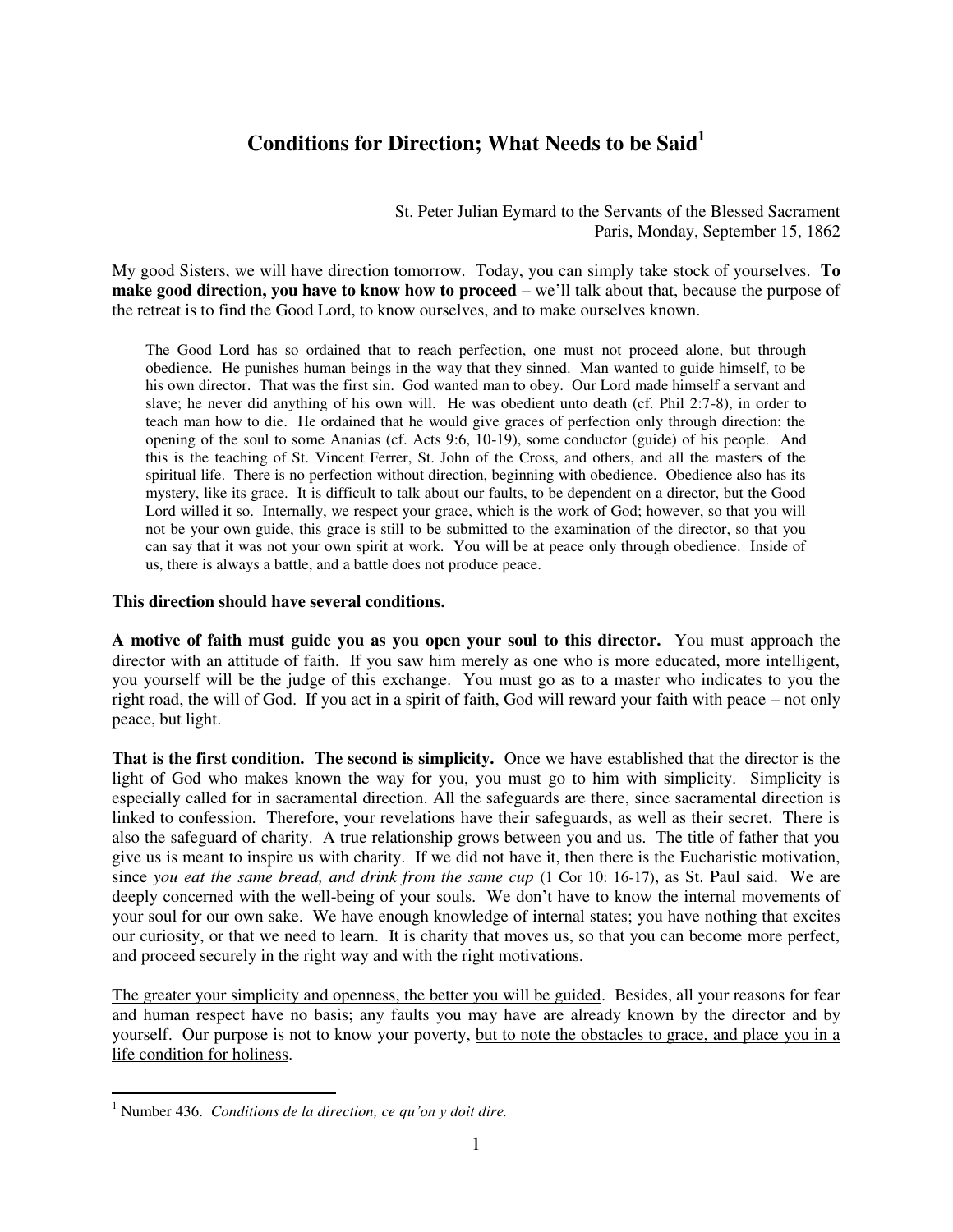You should accept direction with courage and joy. Do you know that one direction session can change an entire life? You are very lucky. See if you can find directors in Paris – they don't have the time to focus their attention. We'll take the time needed; it belongs to you.

Come with a spirit of faith and simplicity, with a spirit of indifference about means. Be ready to learn the will of God and to fulfill it as it is manifested, not to you, but to the director. The director cannot take any measures ahead of time; all will depend on what you say, because he does not know. You must make yourself known, without exaggerations to the right or to the left, putting yourselves at the disposition of God and of his grace, saying only the good or the bad, as you are being asked.

**These are the three conditions that replace everything else.** In fact, humility and simplicity replace everything. Although direction must be taken with wisdom and prudence, a spirit of faith fulfills all the conditions you need. What then must be revealed? My good Sisters, talk about your self-knowledge, make yourself known to the director as you feel and as you know.

## **A good director must know three things.**

The purpose of direction is to help you accomplish the will of God, his wish for your personal holiness. That's its purpose. It must help find the plan God wants for you. We are in fact aiming at a state [of life]. – Yes, my good Daughters, the confessor leads you into a spiritual state. A state must be learned in order to be lived well. This is one condition.

**Above all, the director must know the obstacles to the internal reign of God in you.** He must be told these things. We're not talking about sin, my good Sisters. Consider occasions, dangerous or proximate, that you might have, or obstacles to the reign and to the holiness of our Lord in you. Must you tell what is wrong with you? Yes. You must make known the evil in your nature, whatever becomes a temptation, a habit, or a passion at certain times. That's your weakness. Since the director is a doctor, he must know the sickness and the misery to cure you. A healer performs miracles to heal; the confessor heals through spiritual medicine. He must see the spiritual sickness. He cannot know unless you search it out. Some such sicknesses are pride, self-love, and over sensitivity. However, you must know what is involved, what are the passions at work. Study your fixed ideas; fixed ideas of vanity, pride, etc.; temptations because of some person or thing. It's no easy matter to learn about all this.

**Consider also persistent thoughts, not pride, but rather a temptation. The devil tends to afflict us with such thoughts,** which make us forget all else and even lose our minds. Be careful, because this is more dangerous than vanity. "Fixed ideas" [obsessions] are always a danger. Many persons have become discouraged because of some persistent thought, even a seemingly good one, believe it of not. My good Daughters, you must then tell me of any persistent thought, when you are sad or feeling discouraged. If this lasts, it can become very dangerous. It may be a mental illness that will end up in a catastrophe, a storm, if it continues for a long period of time. Other troubles are much less important because they can be overcome by an act of virtue. My poor Daughters, don't let yourselves be fooled. If some idea struck you, especially if it grew in the shadows, talk about it and it will be lessened. Mention it again and it will be cured. Personally I insist on manifestation of an illness of the mind more than on anything else. Other issues are not so dangerous.

**Sicknesses of the heart are not serious,** since you already gave your heart to God. You may have some fondness for little things; just mention this and you will quickly be healed. Since it is love or affection that is the temptation, it can be eliminated by a simple act of the will. What is all this for a heart that wants to love the Good Lord? There are also bodily sicknesses, which may sadden you. Since you cannot control this painful state, the devil may enter in. Talk about your internal illnesses. If the Good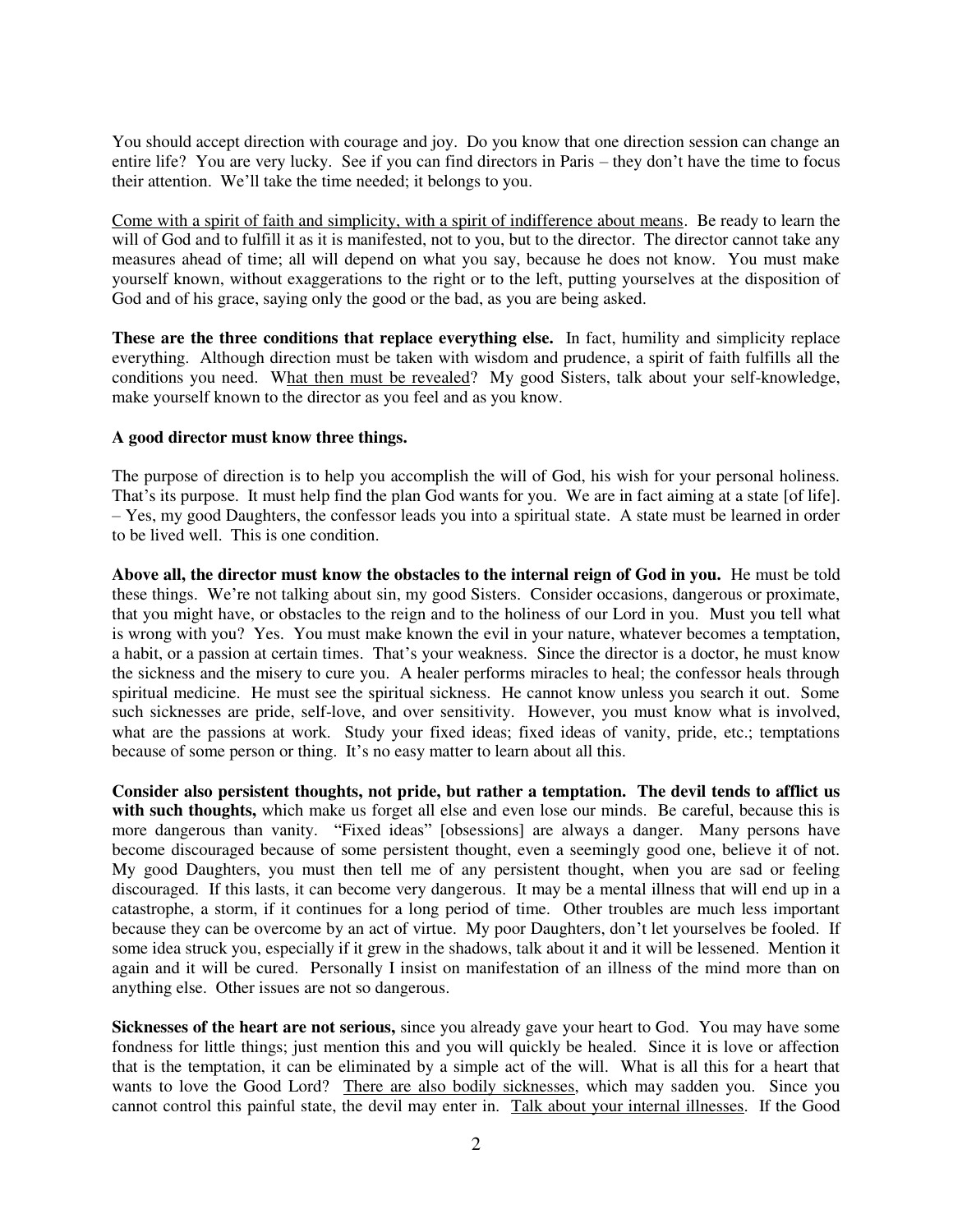Lord is reproaching you about your effort to gain virtue, if you may not be doing enough, this may be a vague and general reproach of no value. It may also be a sign of a general uneasiness that the director notices. You must evidently go into details. When the Good Lord is not pleased, he may show it by allowing a person to remain in sadness.

**After removing obstacles, you must learn to practice the virtues.** This is an entirely new level. An apprentice does not know his trade; the master must teach him. You also have an apprenticeship to follow. A single act is easy, but you must be led step by step to progress in the state of holiness. Without a guide, you may begin well, but you will soon set aside what was started and abandon everything because you have no one to guide you. The purpose of direction is to form in you all the virtues of your holy vocation. To do this, the director must know your virtues, your character, your greatest needs, and even the graces you receive from God. He will teach you how to enter into the supernatural order.

**What virtues?** First of all, humility, which leads all the others. That's not all. You must nourish the virtues: you must find your other graces, because every person has a dominant [mother] grace that gives energy to all the others. The director must know this, so as to give food to all the virtues. Where is this grace? In your prayer. The Holy Spirit forms it and remains with you (cf. Rm 8:26-27). Every soul has a gift of prayer, and it is in that grace that is found the character of your holiness. That is why the director must look for it – as long as you have not reached that point [of knowledge], you will not fly on the road to perfection. You will drag yourself and suffer – your soul will not be acting with all its power. You have a gift of prayer, of adoration – see it clearly, so that you may know what the Good Lord wants of you. When you are at ease in your spiritual gift, your work will go on smoothly.

## **You must not finish your retreat without knowing these three things:**

There is a dominant fault or obstacle to the reign of God in you. I show you special respect by saying that this is not a fault, but an obstacle that prevents you from walking. There is one; if you don't remove it, you will be like a little bird caught in a net, unable to fly.

You must discover if you are trying to avoid the virtues. Many persons come close to virtues instead of entering into them. They are always acting naturally; they naturalize everything. These poor souls spend their lives vegetating; if they entered, they would experience life. We must know if you are making progress in virtues; we will see clearly if you are acting through virtue. Let us see clearly if your virtues are rooted in humility, with the love of God as its sap -- safeguarded by vigilance and modesty. Then your tree will grow. If you are drying up, if your roots are dry, that means you lack humility. If your sap is going into useless branches, you lack mortification. These useless branches must be cut and pruned. Can't you see that your sap is being wasted and lost? There is no mortification, because you are telling yourself: There are many roots and beautiful flowers, why are there no fruits? All the passers-by are there and the tree is left unguarded (cf. Ps  $79:13$ ) – there is no watchman. We must put one – we must always remain vigilant over ourselves.

**What is your gift of prayer; how is it formed?** Look for it; how can you fly without wings? – I don't know. – Let's see, let's talk, and let's examine, so that you will know what to do. In this way you will always be on the right path.

**We can come to the end of our lives without knowing these three important things. We should have started with that, and now we finish with that.** The devil diverts souls so that they will not know them: If I cannot prevent them from getting into heaven, I must prevent them from making progress in virtue. We, like fools, think that all will happen by itself. We don't see – except for the major things – and we believe that all is well. We gather wealth to place it in bags full of holes (cf. Hg 1:6). You must not act like that, my good Daughters.